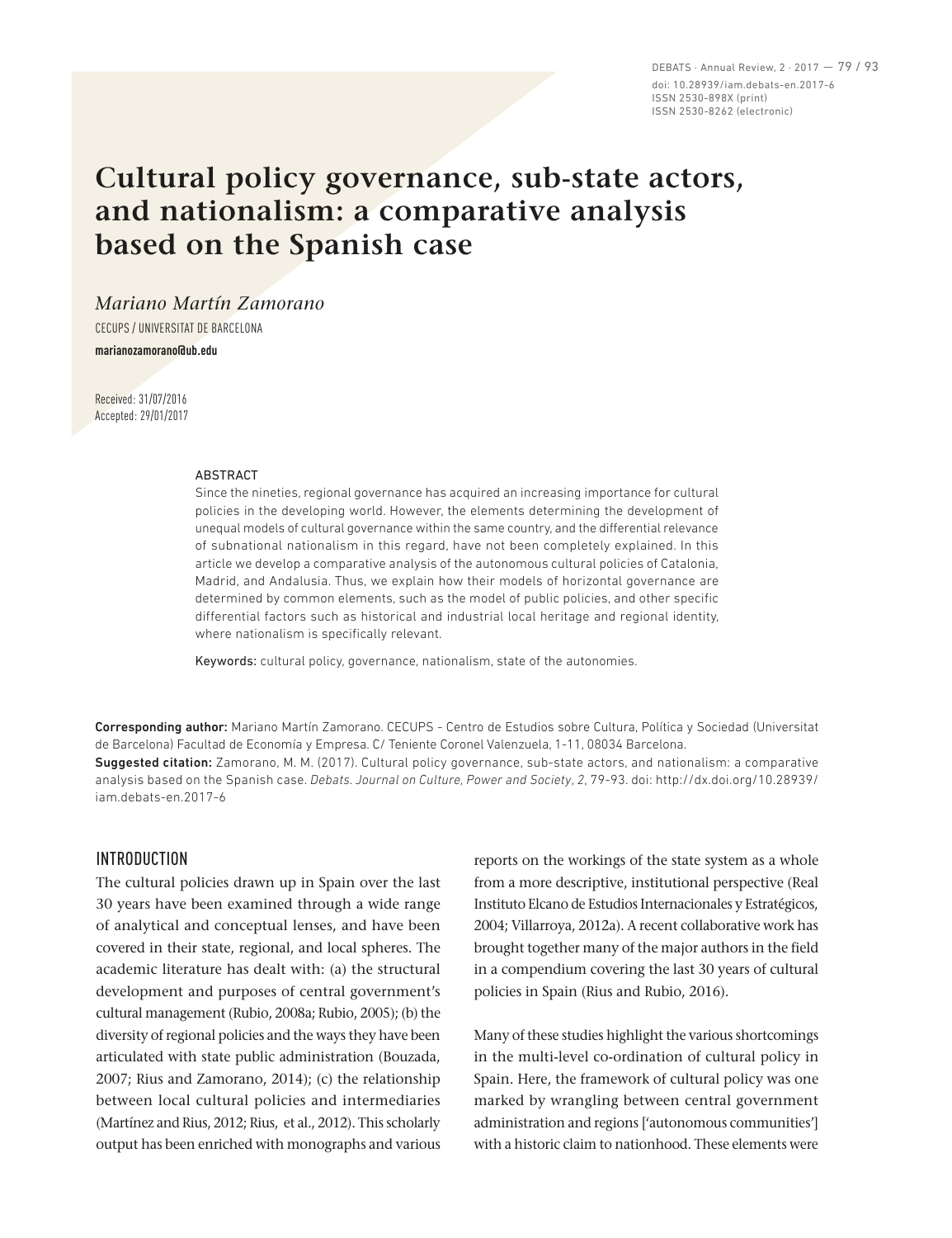present in studies analysing identity-forming processes in cultural policy (Crameri, 2008; Villarroya, 2012b) and programmes in relation to their legitimising discourses (Barbieri, 2012b). Other studies have examined: the degree of Federalism (Rius and Zamorano, 2014); governance (Bonet and Negrier 2010; Bouzada, 2007); and foreign cultural policy (Zamorano and Rius, 2016). In studying the various kinds of actions undertaken by public administrations in the cultural field, the literature has stressed the importance of the various interrelationships between cultural policy programmes and state national projects. For example, some of the correlations between political nationalism (whether 'Spanish' or of a 'regional national' variety) and the lack of inter-governmental co-ordination have been studied. The frequent lack of inter‑governmental articulation found in cultural policy in the country stems from the partisan political scenarios found in Spain's state institutions (Ruis and Zamorano, 2014).

Here, one should note that the cited corpus of studies has not focused on identifying and explaining the differentiating 'national' dynamics at work in regional cultural policies. On the one hand—with the exception of the emerging perspective of sociological analysis of cultural policy (Rodríguez and Rius, 2012b)—the scope of these studies has been confined to the network of socio-institutional relationships. On the other hand, there have been no comparative studies analysing the kinds of links between 'identity' and political policies in Spain's various autonomous communities [regions].**<sup>1</sup>** These shortcomings stem in part from the fact that studies in this field depend on policy analysis (which is pre‑eminently of an institutional nature). Such studies tend to skate over socio-cultural features and sectors which have a bearing on the links between nationalism and governance of Arts and heritage in each region. In particular, differences in forms of social participation in the public administration of culture should be taken into account. These forms range from open, horizontal governance to models of corporate relationships between cultural actors and governments.

In this paper, we comparativly analyse three cultural policies carried out by different regions with the aim of evaluating the elements determining the forms of horizontal governance adopted in each case. That is to say, we delve into the main 'top-down' and 'bottom-up' mechanisms and dynamics in the relationship between regional public administrations and socio-cultural actors.

To this end, we take three key variables into account: (1) articulation of the relationship with the industrial fabric and heritage; (2) its model of action; (3) the role played by regional identities and their orientation. Thus we analyse the socio-institutional fabrics underpinning culture in three autonomous communities with different national dynamics: Andalusia, Catalonia, and Madrid. These three regions are not only the biggest in Spain in terms of population, they also exemplify three radically different models of identity and ideological governance. Andalusia has a unique regional character that is highly integrated into Spanish national identity. The region has been governed by the Spanish socialist party, PSOE, the Partido Socialista Obrero Español, since Andalusia became an autonomous community. Catalonia is a historic nation in which demands for self-determination enjoy broad popular support. The region's system of political parties, electoral sociology, and political culture clearly set it apart from the rest of Spain. Last, there is Madrid, which has been governed by the right-wing Spanish conservative party, the PP (Partido Popular) since the 1990s. It is an autonomous community with no regional identity and in which central government tacitly plays the leading role.

In presenting these three cases, the literature is examined under the following four headings:

(1) the key elements in models of cultural policy and forms of governance;

 <sup>1</sup> While there are studies analysing 'identity' processes in regional cultural processes—especially in the Catalan case (Barbieri, 2012a; Villarroya, 2012a; Crameri, 2008)—there are no comparative studies. It is worth mentioning that some studies have focused on certain aspects from a comparative perspective, such as cultural facilities (Rubio and Rius, 2012), or the study directed by Rodríguez and Rius (2012a), which analyses Spanish cultural policies from a systemic standpoint.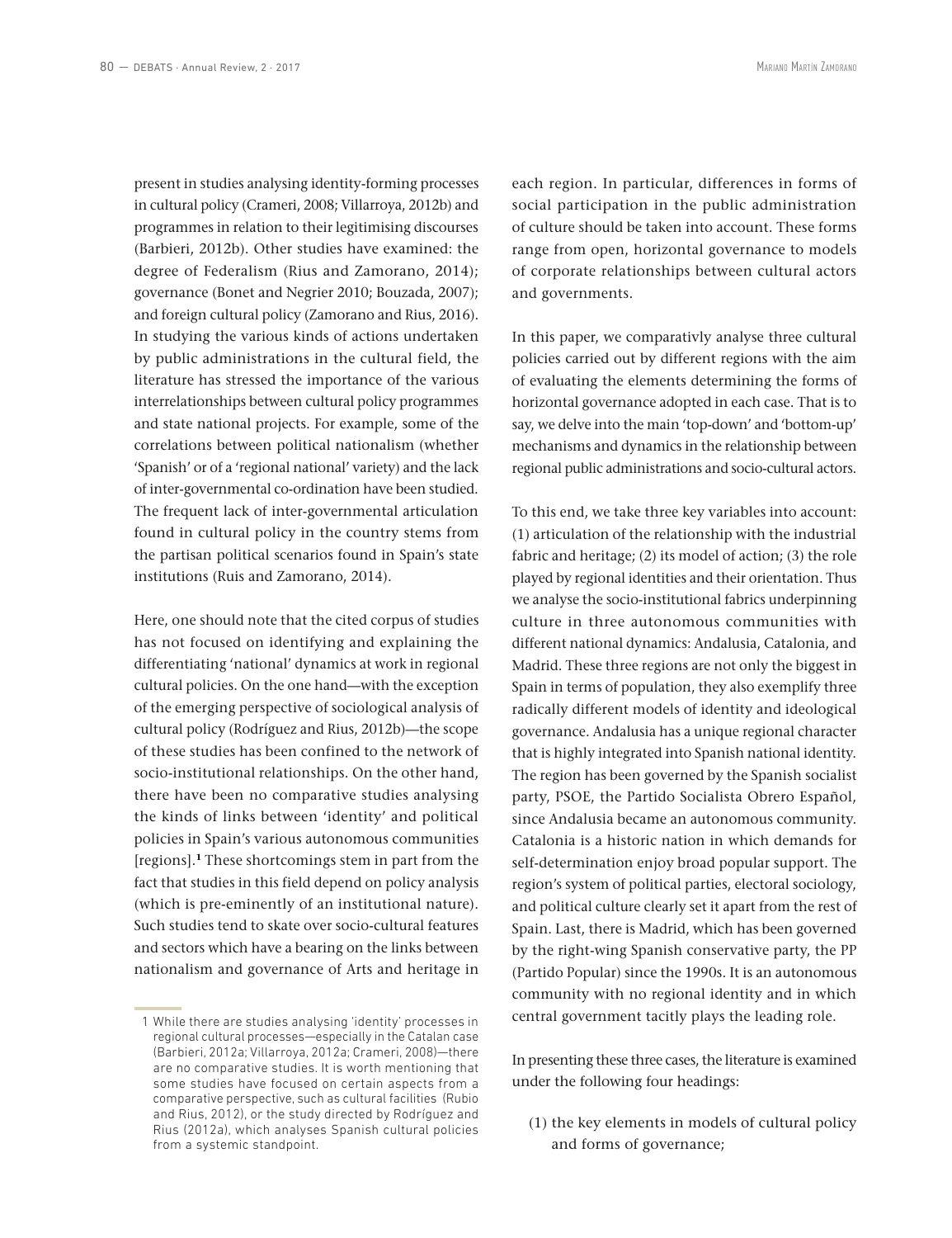- (2) a brief summary of the evolution of cultural policy in Spain, its aims, regional organisation, and the strategies of the main cultural actors;
- (3) the three cases and their socio-institutional dynamics in the cultural policy sphere. This is based on desk research, drawing on direct and indirect sources<sup>2</sup> that feed into the qualitative analysis;
- (4) A comparative analysis between nationalism and the various forms of horizontal governance and the Spanish state, distinguishing between different forms of corporatism and cultural participation.

## MODELS OF CULTURAL POLICIES AND THE EVOLUTION OF CULTURAL MANAGEMENT

The setting up of France's Ministry of Culture in 1959 marked the beginning of the institutionalisation of cultural policy. France's example was followed in 1965 by the United States, who set up the National Endowment for the Arts, and in Great Britain, with the Office of Arts and Libraries. Since then, English‑speaking countries and those in Northern Europe have chosen different models of cultural policy, and these models have inspired cultural policies to be drawn up around the world. France fostered the incorporation of cultural sectors and actors (cultural democracy), applying an interventionist strategy that was mainly Paris‑centred (Urfalino, 1996). In contrast, the English-speaking world mainly adopted a decentralised approach to cultural management, with the private sector being given a greater role and the state a more limited one, based on the *arm's length principle* (Mulcahy, 1998).**<sup>3</sup>**

Various distinctions have been drawn between cultural models, depending on the role played by the state in the cultural sector. These distinctions take into account factors such as each model's role in redistributing cultural capital and its administrative mechanisms. Four state cultural models have been identified: the *Facilitator*, the *Sponsor*, the *Architect*, and the *Engineer* (Hillman and McCaughey, 1989), listed from least to most state intervention and control in the artistic field, and with different strategies in the relationship between public administrations, associations, and the private sector. One can discern three broad models in the cultural policy field: *the Liberal Model* (characterised by weak state intervention), and *the European Model* (with a powerful public administration that strongly promotes culture), and *the Nordic Model* (active, decentralised government intervention that has an impact at the local and community levels (Zimmer and Toepler, 1996; Zimmer and Toepler 1999).

Here, it has been noted that the nation-state's intervention in this field has weakened as regional cultural policies have been beefed up (Menger, 2010; Pongy and Saez, 1994). The latter have proved capable of reproducing and re‑directing the traditional aims of state cultural policies, fostering different identity-based projects (Villarroya, 2012), and for developing cultural industries at the regional scale (Pérez and Vives, 2012). Diverse discursive constructs have strengthened the hand of regions in the cultural sphere (Johannisson, 2010) and have legitimised the special forms taken by national models (Gattinger and Saint-Pierre, 2008). This re-configuration of public cultural action has given rise to various kinds of governance, which are not without their drawbacks. Here, Bonet and Negrier (2010) highlight the tensions between efficiency and legitimacy in Spain's cultural policies. These tensions stem from the historical tussle between the country's centralising state and its peripheral regions, with the latter doing their utmost to resist national and cultural assimilation. These authors argue that Spain's cultural policy has been built through a dialectic between standardisation and differentiation and is manifested by various

<sup>2</sup> One should note that many of the key documents studied are drawn from the research project *El sistema de la política cultural en España* [translated as Spain's Cultural Policy System], funded by Spain's Ministry of Education and Culture. Project CSO2008- 05910, the National Scientific Research Plan, Development and Technological Innovation. Its Lead Researcher was Dr. Arturo Rodríguez Morató and the author of this paper took part in the project.

 <sup>3</sup> Following this order, these refer to the dominant theoretical models. Miller and Yúdice (2004) have relativised the notion of there being little state intervention in the English-speaking world.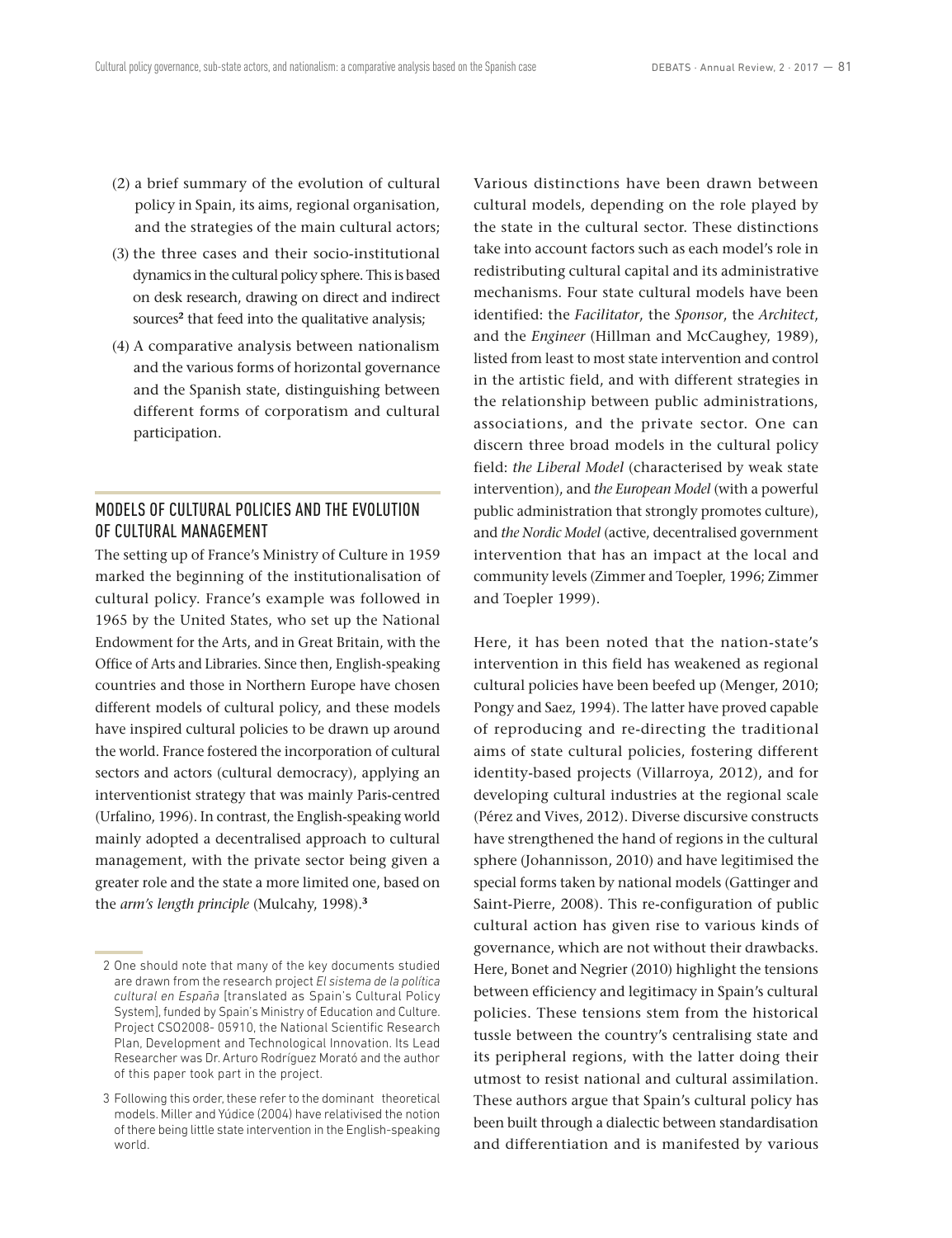transfers of institutional powers from the centre to the periphery. The authors compare this situation with other countries, such as France, where legitimacy lies with the central government and takes a top-down form. Although cultural policy works within the framework of national models, it seeks to manage sectoral dynamics in all cases—for example, by fostering artistic output, protecting heritage, fostering a common identity, and treating culture as a way of life (Garretón, 2008, p. 77). Thus, in cultural terms, this activity has a representational dimension. State administrations come up with different strategies for resolving the relationship between state and culture, depending on official categories comprising the common identity of the groups making up society. In this respect, cultural policy delimits which artistic and heritage goods must be rescued, conserved, and disseminated, and the public they cater to (Dubois, 1999; Lebovics, 2000). Thus, culture becomes an instrument that may favour a given social order, through its fostering of new practices and the building of social representations, some of which are of a national nature (Zolberg, 2007).

Each nation's institutions, and political and cultural idiosyncrasies are reflected in its cultural policy. They stem from the special historical, social, and cultural features of each state (for example, multilingualism or multi-nationalism). Two structural elements —socio‑cultural heritage and path dependence (Kangas and Vestheim, 2010)—are two of the key variables defining a state's public administration.**<sup>4</sup>** These elements shape cultural policy models (making them more liberal or more interventionist, as the case may be), predetermining their content and influencing inter‑governmental relationships.

## THE GOVERNANCE OF CULTURAL POLICY AND ITS SOCIO‑CULTURAL FOUNDATIONS

The governance of cultural policy has waxed over the last few decades. This has occurred in a context in which: (a) cultural diversity has shaped government policies (Taylor, 1997; (b) decentralisation and an opening up to social actors have become key criteria in approaching cultural policies (Vidal, 1997). Governance is a model for implementing cultural policies and conducting theoretical analysis. It emerged from the crisis of the Weberian 'vertical' model of government and its focus on the application of norms (Peters and Savoie, 1995, p. 389). The old hierarchical scheme of government was based on legal frameworks and rigid programmes. The new school of 'governance' supposes that the state must create forums for social participation and deliberation to accommodate changing public demands for political action.

This framework considered two interrelated governance processes in the field of government management: (a) hierarchical processes; (b) processes based on openness to various social action groups. Hence the adoption of the bottom‑up governance model, which in some cases led to greater democracy within the liberal state as a result of community intervention in public policy‑making (Peters, 1995). Thus cultural policy governance has been presented as an opportunity to better cater to national and regional diversity in the cultural field. The bottom‑up approach and constant, pro‑active state openness to community actors is a hallmark feature of Scandinavian cultural policy models (Blomgren and Johannisson, 2014), which may favour greater representation in political and cultural matters.

Nevertheless, Peters considers the deterministic link between governance and better political representation as a purely reductionist argument. One of his reasons is that active recognition by the state of a changing society may lead to over-compartmentalisation of government and lead to inefficiency and legal ambiguity (Peters, 1995). In this respect, governance systems in the cultural policy field have also exhibited various corporate vices that limit community participation. Corporatism has been characterised as a government model with: (a) a

 <sup>4</sup> While it is only right to mention the key factors in structuring cultural policy, these schemes need to be compared in each context. This is because the literature has shown that the political agenda can also be based on other variables and interests, such as economic and political instrumentalisation (Barbieri, 2015; Gray, 2008; Parker and Parenta, 2009). Various agency factors have been shown to be determinants in the orientation and transformation of cultural policies.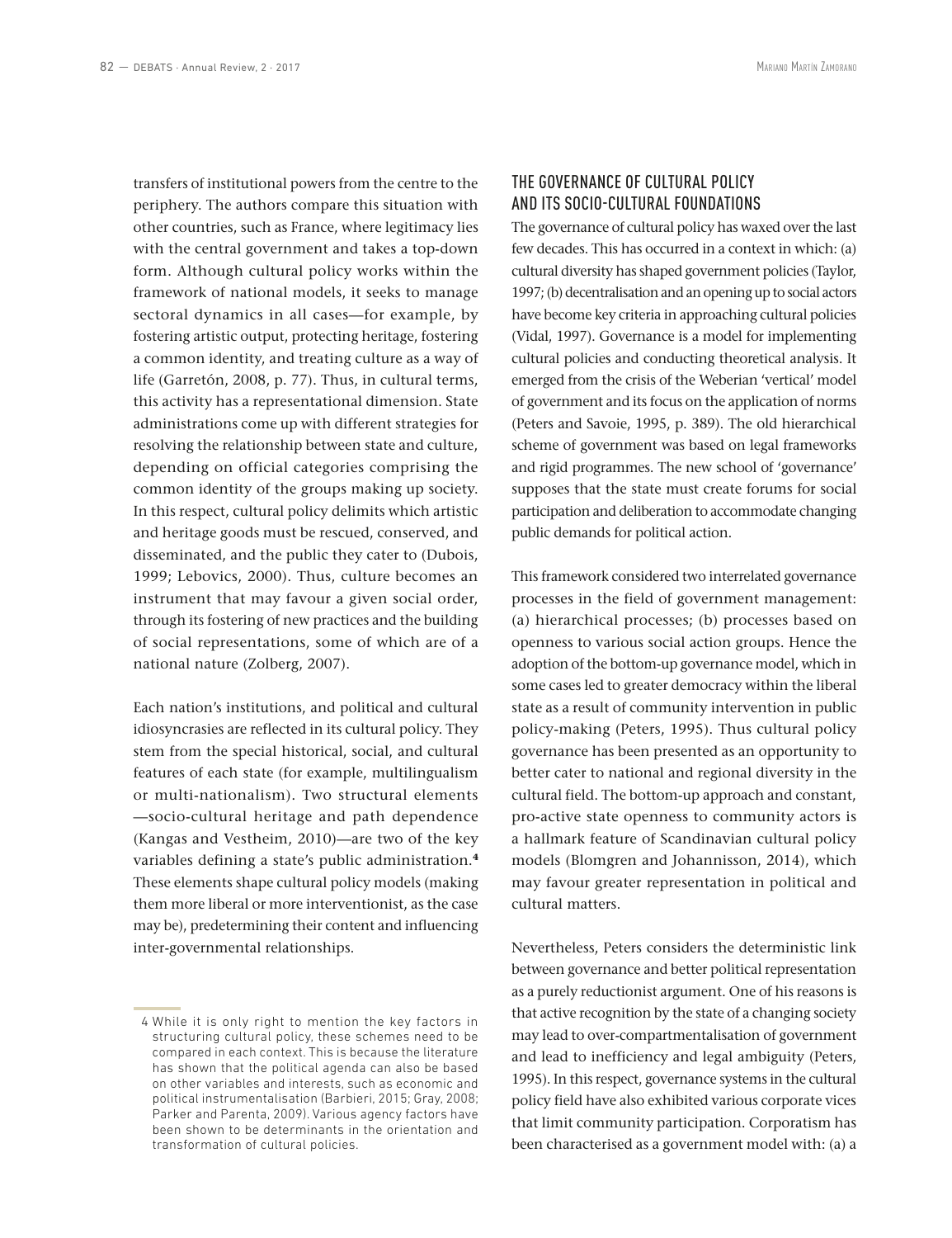strong, dirigiste state; (b) various restrictions on interest groups' freedom and activity; (c) the incorporation of these interests as part and parcel of the state system, with representatives of these interests, and as helpers of the state in administering and furthering public policies (Wiarda, 1996, p. 8). Corporatism in cultural policy governance may incorporate the administrative fabric of the state and social bodies—something that has been analysed in relation to: Catalonia's cultural projection abroad (Zamorano, 2015), finnish cultural policies (Kangas, 2001, p. 61), and multinationals' influence over the political agenda. Thus, these dynamics can be structured around multiple extra-cultural aims, which may range from favouring certain corporate interests in cultural industries to building national hegemony at the sub‑state level.

## THE INSTITUTIONAL EVOLUTION OF CULTURAL POLICIES IN THE SPANISH STATE

The 1978 Spanish Constitution (SC) established Spain as a constitutional monarchy and a decentralised state. Its provisions led to three tiers of government: *municipalities*, *provinces*, and '*autonomous communities*' (ACs) [regions with some self‑government], Given the existence of various 'nations, and regions' (Article 2, SC), these were made into fully‑fledged political and administrative units, with the state comprising self‑governing regions is of a quasi-federal nature. One of its unusual features is the decentralisation of social policies (Aja, 2007). The so-called differentiating features (in the language used by the SC) found in each autonomous community have been operationalised in ways that have given rise to an 'asymmetric federalism' (López, 1999). Stemming from this highly 'open' framework, judicial interpretations of the Constitution's provisions have facilitated either decentralisation of powers to the regions or their recentralisation by the state, depending on each case.

The 1978 SC partially recognised the culturally multi-national nature of Spain. Thus, the so-called Transition Pact [that is to say, the transition from a fascist dictatorship to a constitutional monarchy] recognised Spain's constituent 'nationalities' (Article 2, SC) and

the country's cultural and linguistic diversity (Article 3, SC)**<sup>5</sup>**. In the cultural policy field, the SC fosters active state participation with a view to ensuring citizens' access to culture (articles 25.2, 44.1, 48, 50, SC). It also sets out the central government's powers in conserving and protecting the national cultural heritage, state museums, archives, and libraries (Article 149.1.28, SC). Likewise, central government assumes the legislative tasks affecting intellectual property rights, ensuring free expression, and regulation of the media.

In addition, Article 149.2 of the SC is of a quasi-federal nature, stating: "Without prejudice to the powers that may be exercised by the regions, the state shall consider fostering culture as one of its essential duties. To this end, it shall facilitate cultural communication among the autonomous communities". Within this framework —according to the SC—the regions assume various powers in the cultural dissemination and promotion in their respective areas. These powers include: language, heritage, libraries, the Arts, museums, and conservatories (articles 148.1.15; 148.1.16, and 148.1.17, SC). As a result, the present powers of Spain's regions are wide-ranging, their exercise being affected by the unequal development of each region's Statute of Autonomy.

Spain's 'cultural nations' used this framework to promote their regional identities through cultural policies. This enabled them to give an impetus to the decentralisation of public policies on culture and heritage (Rubio, 2008a; Rius and Zamorano, 2014). Such policies have given rise to political asymmetry, with Statutes of Autonomy in regions with their own language granting more powers on cultural matters (Zallo, 2011). The relative independence of regions' cultural policies has led to diverse isomorphic and symmetrical processes in autonomous communities and this tier of government to have a growing impact on cultural matters. As a result, cultural policy in Spain

 <sup>5</sup> The official, majority language throughout Spain is Castilian ['Spanish']. There are four other languages: Catalan, Galician, Basque, and Occitan are co-official languages in six of Spain's autonomous regions. In addition, there are two more tongues: Asturian-Leonese, and Aragonese, which are not co-official languages but receive less protection in three of the country's autonomous communities.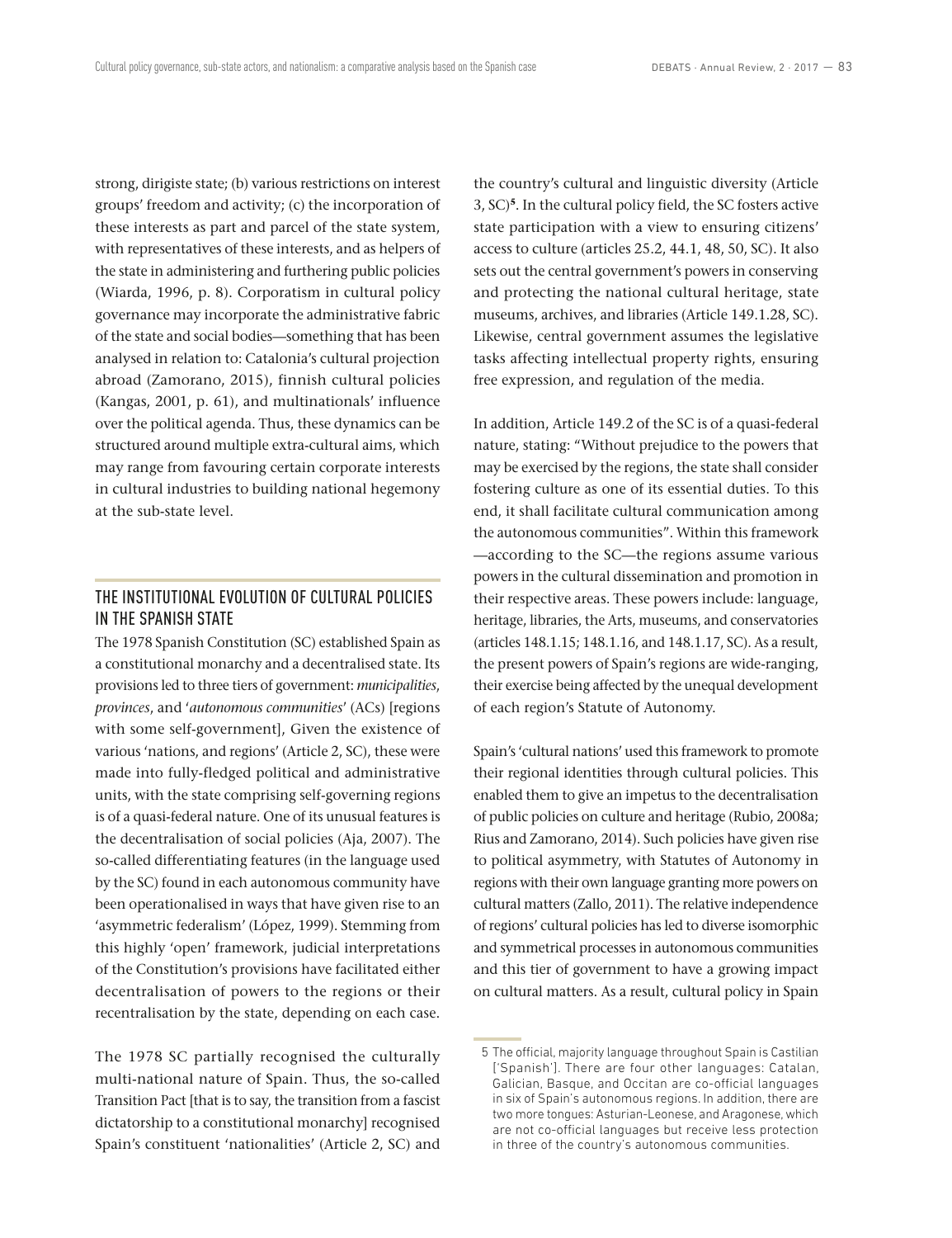today stems from independent institutional dynamics, is largely a regional affair, and is of a fragmented, disparate nature (Rodríguez and Rius, 2012a).

Another important point is that the central government's cultural policies are the heirs of a Bourbon monarchist tradition (absolutism wedded to centralisation); (Bouzada, 2007). Things were made worse by General Franco's fascist dictatorship, which lasted for almost four decades. This led to suppression of regional identities and the weakening (or even scrapping) of the institutions of 'high culture' (Rubio, 2008a). Thus the rapid process of decentralisation and transfer of resources to regional governments between 1979 and 1985 led to the creation of a multi-cultural concept of Spain that ran counter to the policies pursued by the Ministry of Education and Science (MEC), which was heavily influenced by the French model (Bouzada, 2007). The belated construction of a welfare system and Spain's accession to the European Economic Community (EEC) in 1986 led to the slow updating of cultural policies, in keeping with the democratic paradigm and the avowed aim of facilitating citizens' access to culture. In contrast, central government has never developed a federal dimension in regional co-ordination or in cultural policy. It has merely confined itself to the formal recognition of linguistic and cultural diversity and regional powers in such matters. On the one hand, cultural policy in post-dictatorship Spain was partly stripped of both its its centralism and the propagandistic role it had played under Franco. To some extent, the organisation of the MEC bucked this trend. The Ministry was given some federal attributes and limited powers for fostering inter‑governmental initiatives in its field (Rius and Zamorano, 2014).

## THE CATALAN GOVERNMENT'S CULTURAL POLICY: FROM TOP‑DOWN GOVERNANCE TO LIMITED INSTITUTIONAL OPENNESS

The first Convergència i Unió (CiU),**<sup>6</sup>** government set up the Department of Culture in 1980. This enabled Catalonia to pursue its own cultural policy, which sought to foster artistic activity and heritage throughout the country.

The first priority was to build a decentralised network of facilities and to set up a project for restoring Catalan to daily use [the language had been repressed under the dictatorship] (Villarroya, 2012a; Barbieri 2012a). The concept in Catalonia is termed *Normalització Lingüística* and amounts to language planning with a vernacularisation focus. *Normalització Cultural* [cultural planning] was the term used to designate the institutionalisation of Catalan culture after the dictatorship's demise. This process was characterised by Fernàndez (2008) as the abandonment of cultural resistance (stemming from the dictatorship's imposition of 'Spanish' culture) and the adoption of policies disseminating elements of Catalan national identity.

The Department of Culture's activities were limited at the time pending transfer of resources from the central government. The problem was compounded by the lack of infrastructure and a tiny budget (Departament de Cultura, 1983). The Department's activities incorporated contributions by various artists and intellectuals who had been dissidents during the Franco regime and was seen as a logical channelling of national interests at the time. This gave rise to the subsequent institutionalisation of these links.**<sup>7</sup>** It was against this background that the Catalan government developed a Central European kind of cultural policy, characterised by setting up a corporatist network which incorporated initiatives to promote the use of Catalan (Zallo, 2011; Villarroya, 2012b). The CiU put greater stress on heritage (Subirós, 1998) yet there were constant tensions in Catalan cultural policy regarding definitions and contents between hegemonic actors and subsidiary ones (Giner, Flaquer, Busquet and Bultà, 1996).

The Department of Culture's resources grew markedly, as did its freedom of action. This was despite the fact that the lion's share of funding for culture in Catalonia had

 <sup>6</sup> The CiU was a Conservative, Liberal, Nationalist federated party that governed Catalonia between 1978 and 2003.

 <sup>7</sup> This revealed the strong link between cultural policies and identity in Catalonia, especially through heritage, language, and communication strategies (Villaroya, 2012b; Crameri, 2008). These strategies tended to be based on isomorphic institutions and discourses and thus on great historical achievements and tales.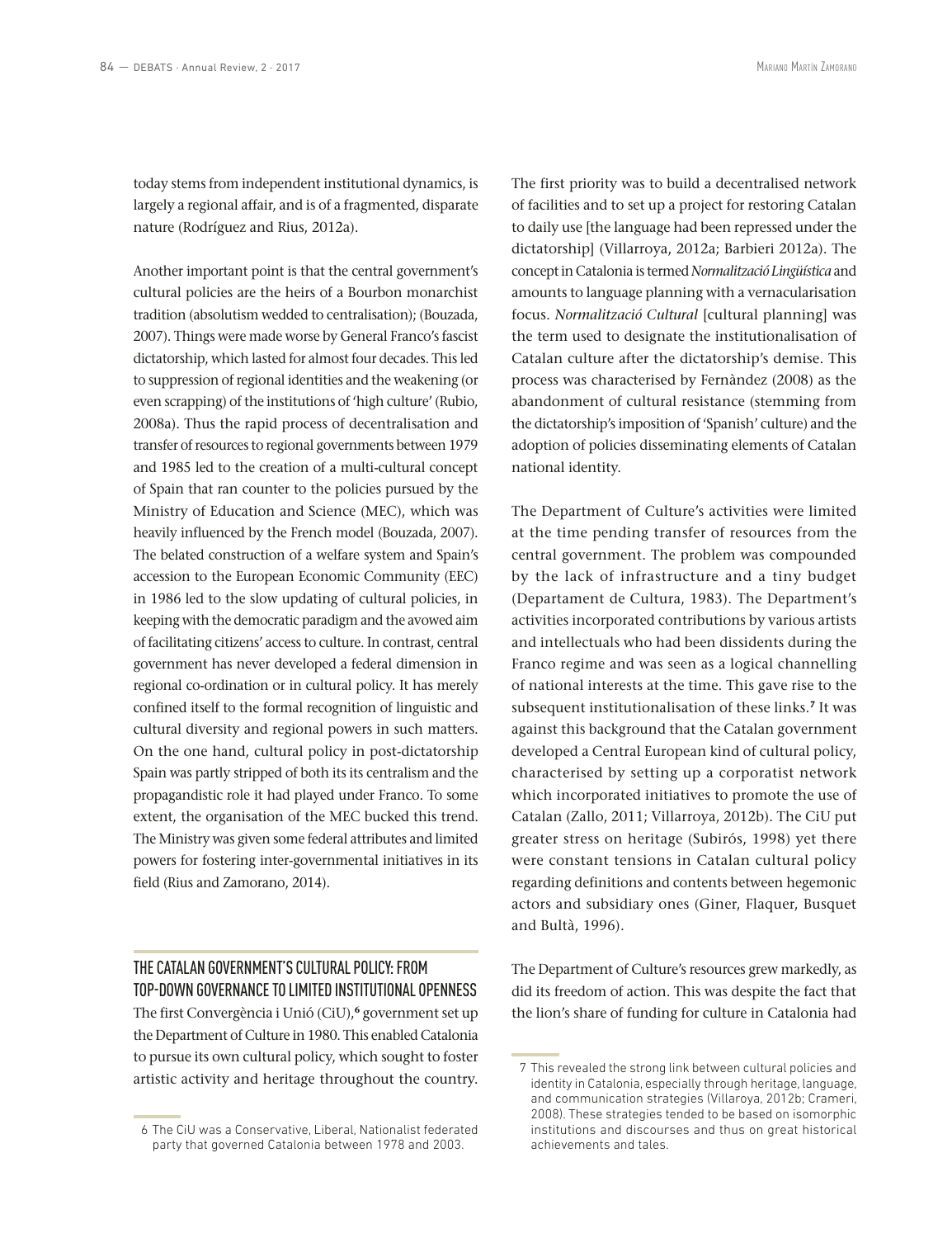traditionally come from local administrations (Rius et al., 2012, p. 179). In this context, the focus on heritage and the establishment of large public institutions led to a top‑down approach and was accompanied by governance fostering cultural production (Barbieri, 2012b, p. 94). Public‑private consortiums were one of the instruments of this policy. This approach allowed the Catalan government to gain both freedom of action and legitimacy in the cultural field, bringing together various artistic and heritage sectors which were systematically incorporated into the government's field of action. The structuring of this system around Catalonia's Department of Culture was considered as a form of clientelism based on dishing out subsidies (Font, 1991), a form of relationship with the cultural field based on associations (Barbieri, 2012b, p. 160). This approach fostered and strengthened the centralisation of high-profile facilities in Barcelona and was highlighted as one of the things creating a gulf between Catalonia's autonomous administration and the lower-tier local administrations and agents in the region (Mascarell, 1999).

A new feature that emerged in the early 2000s was the renewed promotion of Catalan cultural industries and projection of the nation's culture abroad. Here, the setting up of the Catalan Institute of Cultural Industries [*Institut Català de les Indústries Cultural*s—the ICIC) in the year 2000 was a watershed. The ICIC initially reported to the Department of Culture and, from 2002 onwards, to the Ramon Llull Institute (IRL in its Catalan acronym). This intervention by the Catalan government in cultural industries continued throughout the first tripartite government (2003–2006). Yet the various measures aimed at articulating the Department of Culture's policies at the local level were not drawn up until the second tripartite government (2006–2009); (Rius et al., 2012, p. 179). The creation of the National Council for Culture and the Arts [*Consell Nacional de la Cultura i de les Art*s—CoNCA] and the modernisation of the system forged a mixed cultural policy model—a kind of halfway house between the Central European and Liberal models. This model gradually took root through the region (Rubio and Rius, 2012), despite the tensions and contradictions between political control and delegation (Chávez, 2012). Within this general trend, Catalan cultural policy has mainly been oriented building national infrastructure for the Arts and Culture but without a clear cultural strategy. It has been characterised by corporatist governance aligned with the aim of promoting Catalonia as a nation.**<sup>8</sup>**

#### CULTURAL POLICY IN ANDALUSIA: TOP‑DOWN GOVERNANCE AND ITS REDISTRIBUTIONAL SLANT

Andalusia set up its Ministry of Culture in 1978 in a government re‑organisation that predated the region's designation as an autonomous community. The Ministry was charged with fostering and disseminating culture (as was the case in Spain's other regions), combining this activity with welfare policies. New powers and resources were transferred from central government to Andalusia to these ends.**<sup>9</sup>** New cultural spheres were established and programmes set up to foster culture as 'a way of life'. The discourse was more closely linked to modernisation of the region than to Andalusia's identity (Pérez and Vives, 2012). Andalusia's policies since then have been characterised by a progressive orientation towards the region's cultural sectors. A special feature of Andalusia's policy has been its close articulation with the state's deliberate cultural promotion of 'Spanish' (that is to say, Castillian) nationalism (Pérez and Vives, 2012).

Andalusia's Ministry of Culture initially combined its programme with a traditionalist concept of the region's identity and a strategy in the artistic and heritage fields that was in keeping with principles of cultural democracy. Up until 1982, Andalusia's policy was characterised by decentralisation in the cultural and artistic sphere, following the same principles as those adopted by Spain's Socialist central government. Then came a second stage,

 <sup>8</sup> Within this framework, many key cultural actors and groups forged levels with every tier of public administration and had to grapple with all kinds of policy approaches. For example, the Catalan audiovisual sector's dealings, dealings with Spain's Ministry of Culture in the 1980s and 1990s (Zamorano, 2015; Barbieri, 2012b).

 <sup>9</sup> Here, one should note that Andalusia took on the management of three leading institutions that were previously under the state's wing: the Alhambra and Generalife Gardens (Granada), the Museum of Fine Arts, and the General Archive of The Indies (Seville).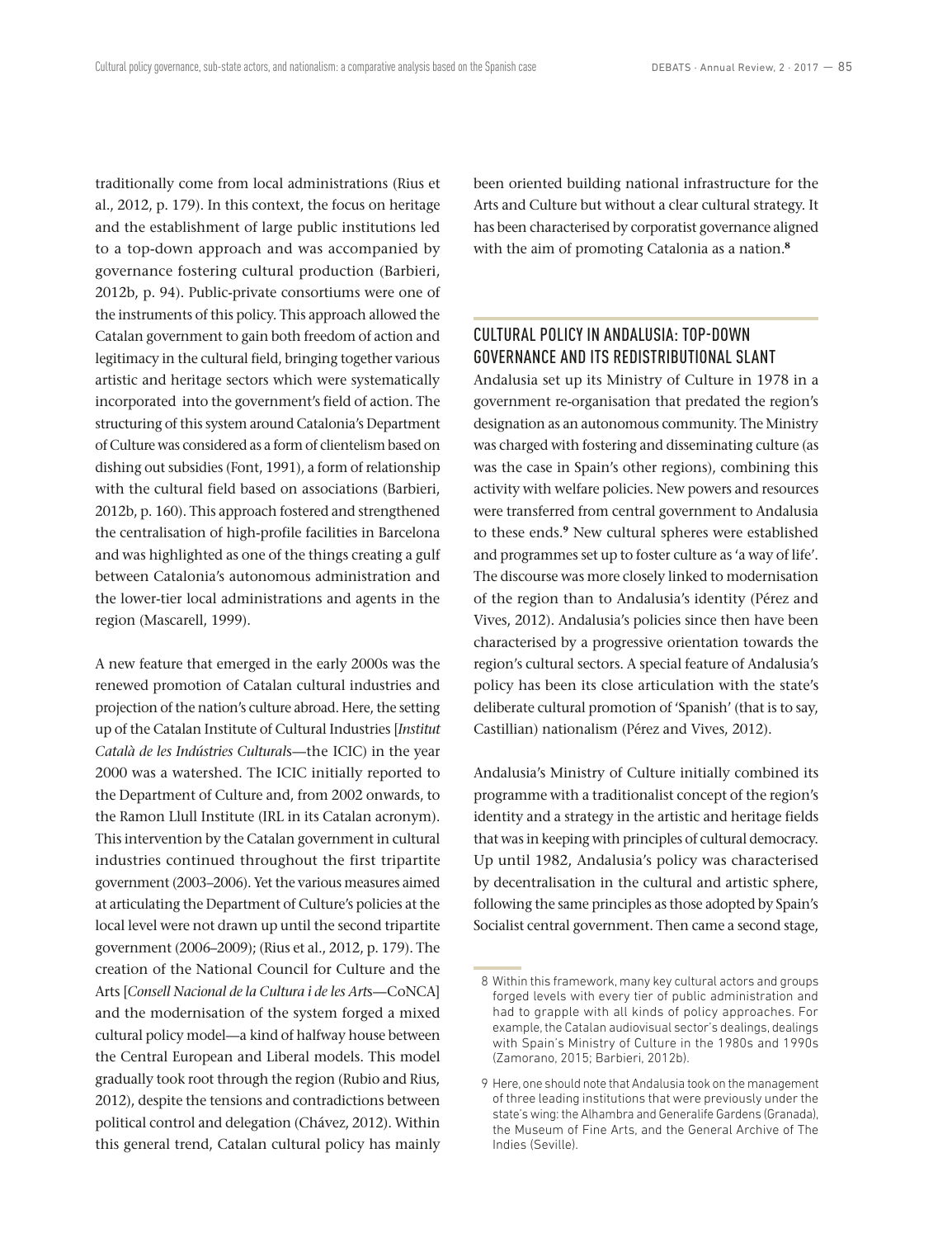with Rafael Román Guerrero heading the Ministry, when powers and resources were transferred from central government to Andalusia. This was accompanied by further development of the region's welfare policies. With a few exceptions, the transfer of powers did not lead to any major clashes in the first decade (Pérez and Vives, 2012, p. 69). Nevertheless, there were tensions between the modernisation fostered by the new regional administration (and supported by cultural sectors) and the state administration. The latter was prone to continue the 'cultural assimilation' policies of the dictatorship. Under the Franco regime, anything Andalusian was grist to the mill of the regime's narrow, propagandistic notion of 'pure Spanishness' (Santos, 1991). This vice has made it easy for Andalusia to align its cultural policy with that of the central government, no matter which party happens to be in power.**<sup>10</sup>**

Modernisation of the cultural administration and its re‑structuring of functional lines was undertaken straight away. The model used was that of the Ministry of Culture, directed by Javier Solana (1982–1988). The new administration, now split into cultural sectors, temporarily ditched an approach based on cross‑cutting policies (partly heritage‑based) fostering Andalusian identity. Instead, it focused on working with associations in general and with corporate sectors in particular (Pérez and Vives, 2012). In governance terms, a key innovation in the early 1990s was the creation of the Public Company for the Management of Cultural and Sports Programmes (EPGPC in its Spanish acronym),**<sup>11</sup>** in which various cultural companies in the region took part. During Carmen Calvo's spell as Andalusia's Minister of Culture (1996–2004),**<sup>12</sup>** EPGPC—which reported to the General Directorate for the Fostering of Culture—was beefed up as an

instrument for articulating the governance of cultural policy between the private and public sectors. This stage also allowed progress to be made in the project for cultural democracy, combining, strengthening, and modernising Andalusia's public institutions and facilities, as well as promoting decentralisation and regional management.

Andalusian cultural industries are concentrated in two main centres: Malaga and Seville, and have several various important heritage sites (Granada, Seville, Cordoba), Andalusia also has many performing arts events serving this policy agenda. Yet the incorporation of certain groups in government activity (especially in connection with the EPGPC), reflects the interests of lobbies and corporations (Pérez and Vives, 2012, p. 76). Although 'culturally democratic' and decentralised, the region's policies have steered an erratic course between fostering culture for the masses and pandering to corporate interests.

# THE CULTURAL POLICY OF THE MADRID REGION: A SUB‑SYSTEM OF STATE CULTURAL GOVERNANCE

Spain's central government transferred various powers to the Madrid autonomous community's Ministry of Culture in 1985—much later than in most other regions (Royal Decree 680/1985 of the 19th of April). The Ministry's activities only began to take a systematic form at this stage. As Rubio noted (2008b), what sets Madrid's cultural policies apart is the fact that the city is Spain's Capital. The fact that most of the state's administration is based in the city gives the Madrid region great potential for boosting cultural industries and institutions in the region.**<sup>13</sup>** Most of the public bodies dealing with heritage date to before the Franco dictatorship. These have been complemented by a network of private charities and new public‑private partnerships set up over the last 30 years, such as the Museo Reina Sofía (Rubio and Rius, 2012). Nevertheless,

<sup>10</sup> This was reflected in various joint projects and the solution of key conflicts, such as the creation of a trust to manage the Alhambra complex in 1986.

<sup>11</sup> The General Plan for Cultural Goods 1989–1995 was drawn up, while the General Plan for Cultural Goods 1996–2000 established new decentralisation and innovation guidelines in the heritage field.

<sup>12</sup> Carmen Calvo was appointed Minister of Culture in the 2004–2008 legislature.

<sup>13</sup> The great institutions of the monarchic enlightenment and the national museums are found in Madrid —for instance, the Prado, the National Library, and the National Archaeological Museum.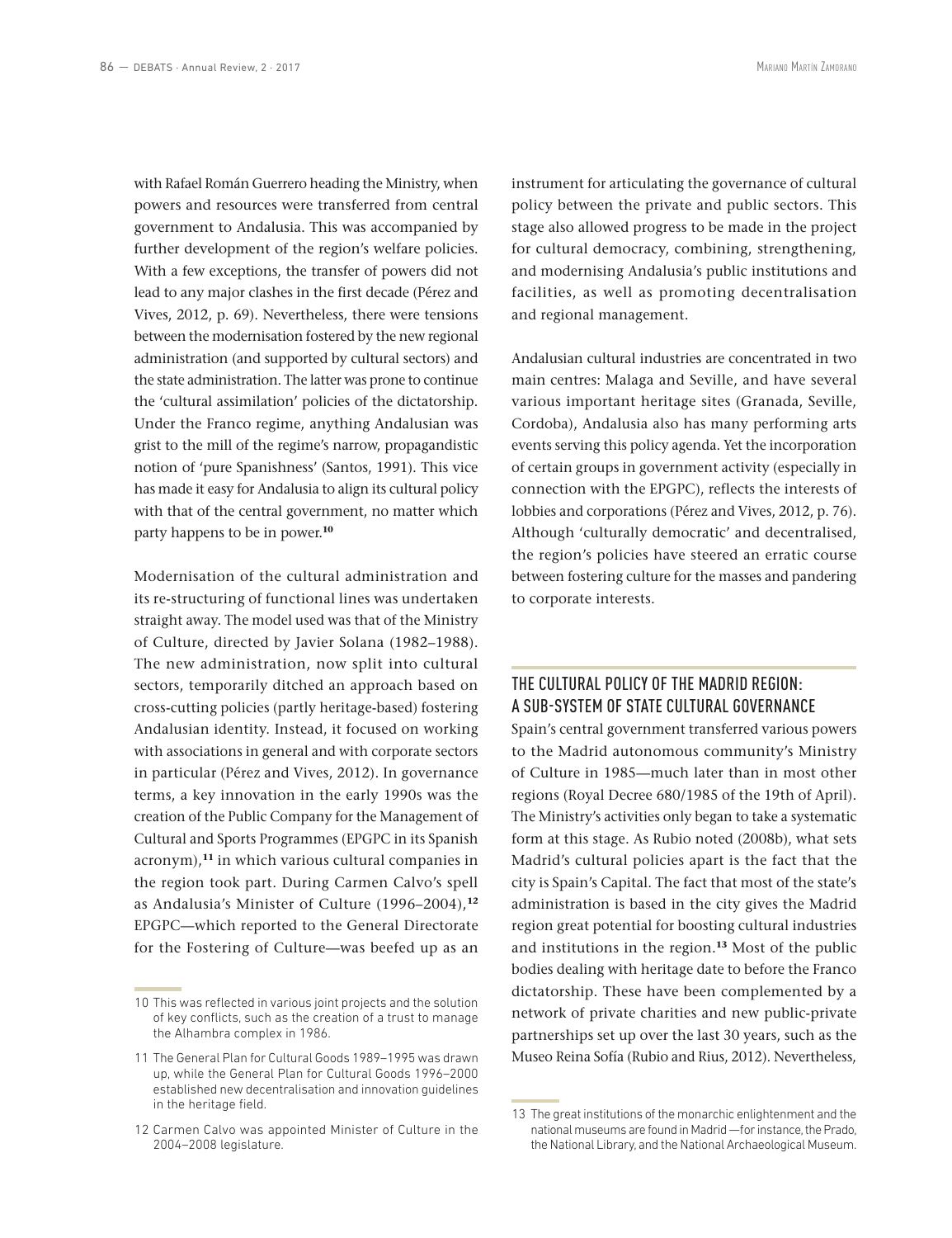the autonomous government and the Madrid Provincial Board [*Diputación*] play a secondary role in the administration of this institutional conglomerate (Rubio, 2008, p. 211). Instead, it is the Madrid City Council and the Ministry of Culture that play the leading role in the region's cultural policies.**<sup>14</sup>**

The concentration of public and private (charitable) cultural institutions, the fabric of cultural industries (Ministry of Education and Culture, 1995) and, in general, cultural production and consumption have been key factors in guiding the region's cultural policies (Rubio, 2008b, p. 213; Rubio, 2008b, p. 213). In this respect, regional identity played no part in setting up this cultural policy. Both left-wing governments (PSOE governed the region between 1983 and 1995) and right-wing ones have focused their discourse on the existing cultural diversity (Rubio, 2008b). In contrast, the socio‑cultural debate in the region's policies focus on representing the region as a whole (that is to say, Madrid itself and the Madrid region); (García de Enterría, 1983) and as the heart of the Spanish state. Thus the political and regional element—enshrined by Madrid's rich heritage and industrial muscle—has been key in defining (a) the lines of regional governance and (b) their articulation with local cultural groups and companies—both strongly concentrated in the Capital.

Although the region's cultural policy has been marked by this secondary role, various advances were made in the 1990s in terms of net budget and of intervention in the film and audiovisual sector. A Film Promotion Board for The Madrid Region (Royal Decree 100/1994 of the 13th of October) was set up to boost these activities. Since then, the cultural policy model has shifted towards setting up public‑private bodies, such as the Madrid Audio‑visual Consortium, created in 2005.**<sup>15</sup>** There is also the Madrid Network, a body fostering the creative sector (set up in 2007) whose discretionary

disbursement of public funds has been questioned.**<sup>16</sup>** In contrast, the model for other artistic sectors has been based on collegiate bodies comprising sectoral associations that deliberate, make proposals to the public administration, and/or carry out joint activities with it (Rubio, 2008b, p. 226). Yet this process has neither been accompanied by strategic planning of a regional cultural policy nor the establishment of stable, decentralised governance. Unlike in Catalonia, there has been very little mobilisation of Madrid's cultural sector in questioning the regional government's role (Rius, 2005; Rubio and Bonnin, 2009).

# DISCUSSION AND CONCLUSIONS: FORMS OF GOVERNANCE, CULTURAL POLICY MODELS, AND THE SOCIO‑CULTURAL SPHERE

Comparative analysis of regional cultural policies reveals that their forms of horizontal governance have been determined by three elements. The first is the legal, administrative, and state political-cultural framework. In the Spanish case, a central government administration co‑exists with regional actors. The central administration has drawn up cultural policies that broadly follow the Central European model (and is characterised by having little ability to articulate the system as a whole, notwithstanding Spain's drive to re-centralise government). Regional actors, on the other hand, adopt different strategies and orientations, whether liberal or of an 'architectural' nature (Zamorano and Rius, 2014). The system has been articulated in a complex way with in local governments. This tier of public administration has the biggest state cultural policy budgets and is closest to the creators and distributors of culture. Thus, collaboration and conflict among governmental actors stemming from party politics have shaped the regional governance of artistic and cultural sectors. In this respect, one should highlight the impact of regional boards and local governments on the varied roles and orientations exhibited by intermediate tiers of public administration (Rius et al., 2012).

<sup>14</sup> Historically, many of the great cultural institutions, such as the Prado, were funded and run by central government and made up a sizeable chunk of state spending on culture.

<sup>15</sup> Royal Decree 54/2005, of the 23rd of June, Government Council.

<sup>16</sup> See: http://politica.elpais.com/politica/2015/05/17/ actualidad/1431894177\_454214.htm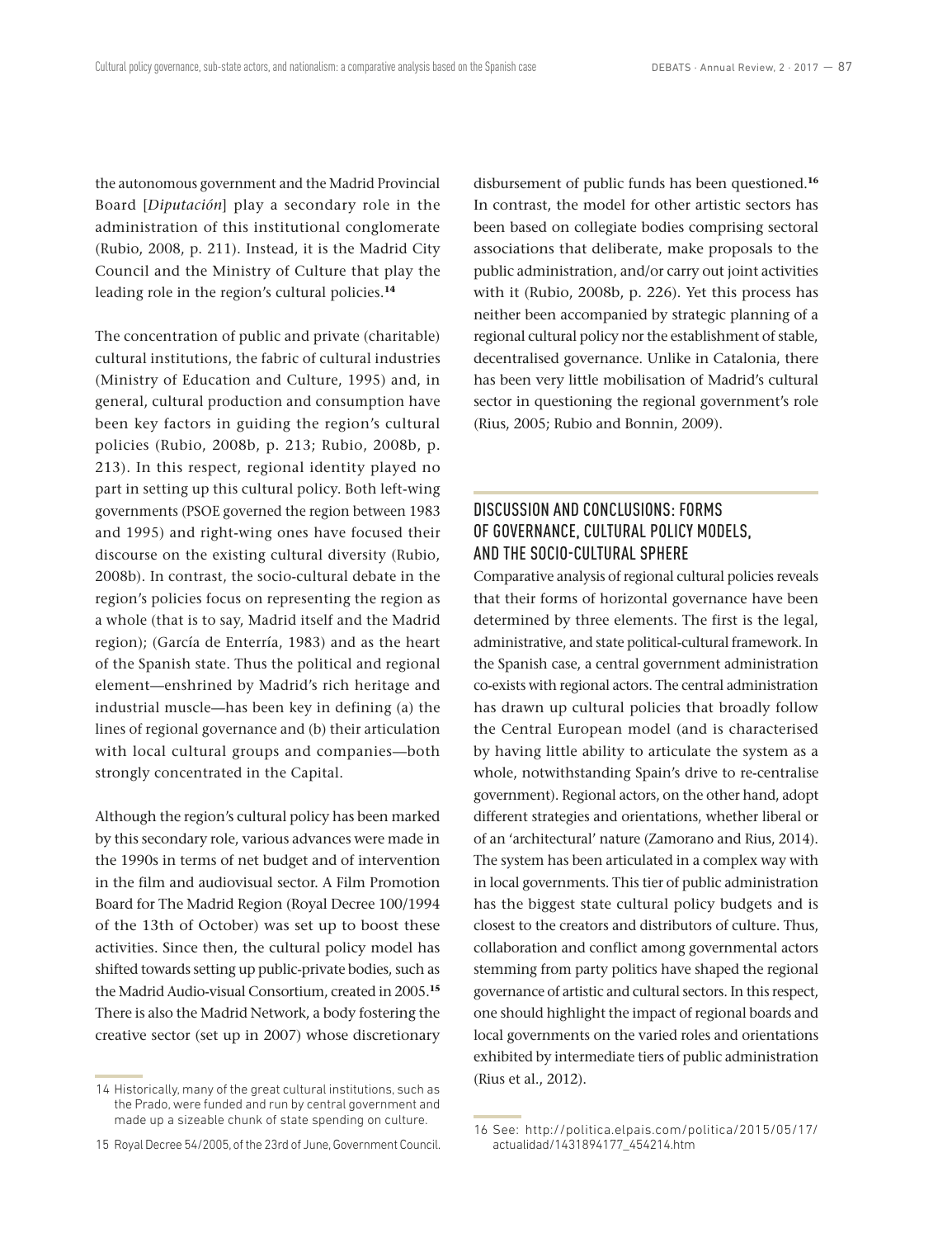While relations between Catalan and central governments have shown ever-widening rifts (and little co-ordination with local government), Andalusia's Ministry of Culture has maintained a fluid relationship with the State Public Administration. This even facilitated transfers of powers and resources to Andalusia during spells of Socialist government. Lastly, as one can see in Table 1, the Madrid region has a very small budget for culture, which has historically been the case.**<sup>17</sup>** This situation has been facilitated by the fact that the Madrid government is a kind of sub‑system of the central government's political and cultural system.

Second, the kinds of regional cultural policy governance analysed in this paper have also been determined by the models implemented by each regional government. Here, one can see how progressive institutionalisation of cultural policy at the regional level has led to growing demands for more powers and resources. Nevertheless, these demands have varied in strength and have been based on different arguments. The Catalan government has continually demanded more powers and resources in the cultural field (Department of Culture, 1983) and has taken a systematically nationalist line in cultural policy, clearly setting it apart from Spain's centralised systems. Bearing in mind this evolution, Rius, et al. (2012, p. 199) have noted that Catalonia's cultural policy does not fit into present theoretical models, and argue that Catalonia's model is a mixed one, combining elements of the Liberal model and of the Central European one (Gattinger and Saint‑Pierre, 2008). In Andalusia, cultural policy has also gained ground but largely takes the form of cultural democracy oriented towards regional articulation. In contrast, cultural administration in the Madrid region has followed the Central European model but at a fairly low level and is focused on the Capital. Its transformations and changes are of a modernising nature and have been fostered in a top‑down fashion by Madrid's Ministry of Culture, especially during Carmen Calvo's term of office (Rubio and Rius, 2012, p. 20).

Third, the governance of cultural policy was influenced by: links with actors in the field; the special features of regional markets for culture; social demands (national, sectoral, and so on) emerging in each case. As one can see from Table 2, Andalusia's rich heritage meant that cultural initiatives in the museum and archaeology fields have been given much greater weight than those for cultural industries. In contrast, Madrid and Catalonia, two major centres for cultural industries serving the whole of Spain, have required a more active approach to the international promotion and projection of these sectors. In Catalonia, this need led to a clear sectoral demand that was mainly met by setting up the ICUB and a strategic programme for promoting the industry. The Madrid region took some steps in this direction but central government still plays the leading role.

| (2014–2015) Table 1. Budget and demographic data by Autonomous Communities [self-governing regions] |  |  |
|-----------------------------------------------------------------------------------------------------|--|--|
|-----------------------------------------------------------------------------------------------------|--|--|

|                                                              |                  | ANDALUSIA   | <b>MADRID</b> | <b>CATALONIA</b> |
|--------------------------------------------------------------|------------------|-------------|---------------|------------------|
| SPENDING ON CULTURE BY<br>AUTONOMOUS COMMUNITY <sup>18</sup> |                  | 162.095.000 | 80.175.000    | 245,437,000      |
|                                                              | % State spending | 15.5%       | 77%           | 23.4%            |
| POPULATION IN 2015)                                          | Absolute value   | 8.405.303   | 6.424.843     | 7.408.853        |

SOURCE: *Annual report on culture statistics 2016*, Ministry of Education, Culture and Sports / the Spanish National Statistics Office

<sup>17</sup> After the cuts made to the budgets of all regions over the last few years

<sup>18</sup> Data for 2014.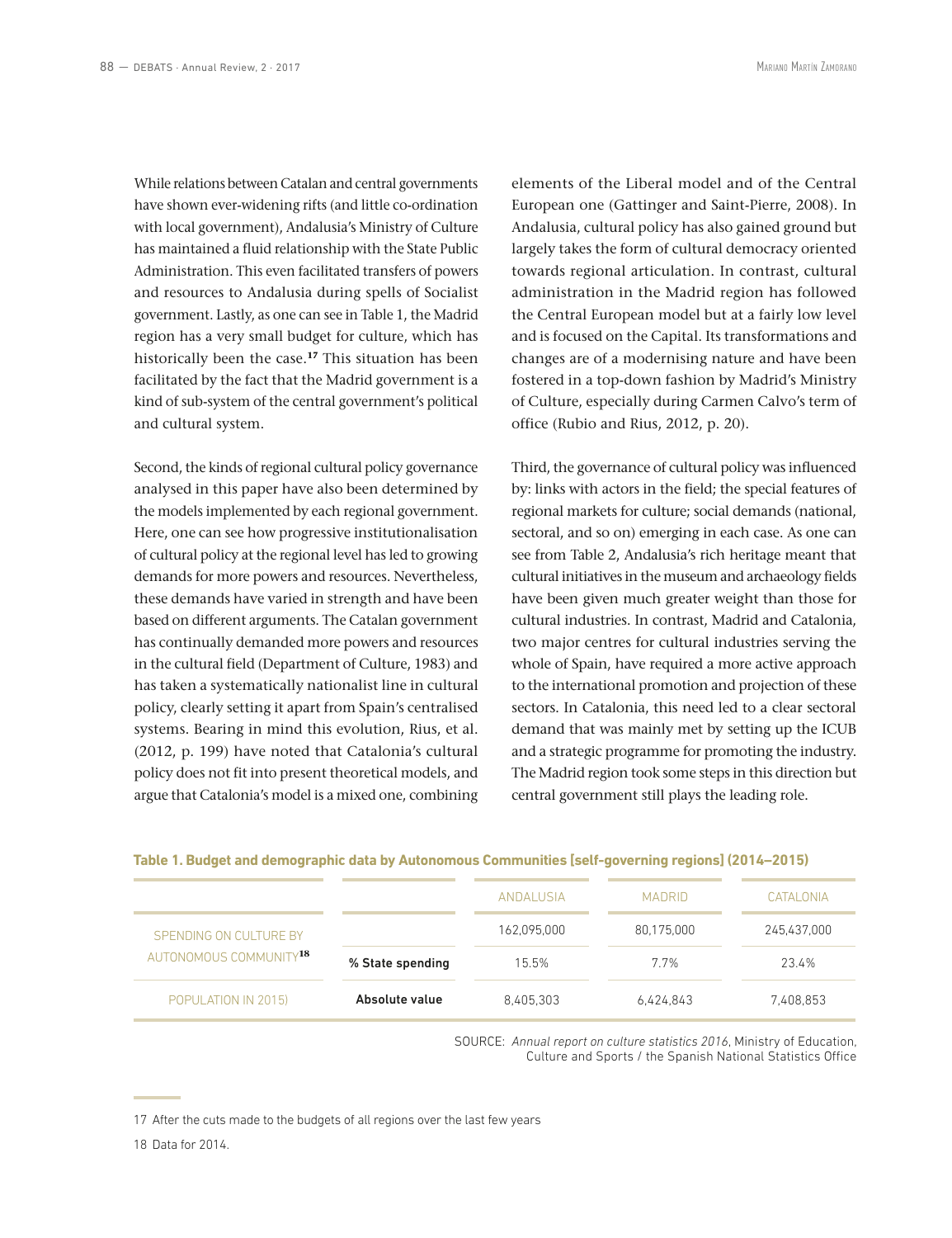Thus, there is a complex link between the heritage and the production aspects of each region on the one hand (Table 2), and governance on the other. The efforts made by Catalan cultural industries and the impact of Language Planning begun during the last decade mark a big difference with the programmes drawn up by the Madrid region. In the latter case, cultural policies have played second fiddle to the strategies of central and local governments. In Andalusia's case, cultural policies are heritage‑based and were a factor in the decision to adopt a decentralised approach.

Taking the city of Madrid as the focus for heritage and cultural production must be seen against the local context of: (a) much weaker demands for decentralisation; (b) a regional administration that has not defined itself as a key actor for the cultural sector. This situation differs greatly from that in Catalonia, where "there has been fierce debate on the direction taken by large cultural facilities" (Rius, 2005). One can say that the culture production and heritage matrix pose different levels of legitimacy and negotiating capabilities vis‑à‑vis regional cultural sectors, whose relations with public administration follow different logics and aims. Yet these dissimilarities also provide us with elements to gauge how corporate interests and cultural governance are structured in each region and stem from very different economic and policy aims.

In this respect, both the cultural policy model and its forms of horizontal governance have been heavily influenced by the identity factor (whether national or not). This variable has been of no importance whatsoever in Madrid. In contrast, in Catalonia the 'national' issue has been a source of conflict when drawing up artistic and cultural projects and as an element of cohesion in corporatist approaches to governance and in grassroot cultural initiatives. The 'identity issue' has not led to tension in the cultural policies of Andalusia and Madrid with regard to the role played by the Capital. Yet in Catalonia, 'cultural identity' has been keenly debated in connection with Barcelona's position. Here, one should recognise that this factor dynamises cultural activity in the relationships between government and social actors, fostering interpretation of cultural policies and encouraging initiatives abroad as elements that can contribute to 'nation‑building' (Zamorano, 2015).

|                                                   |                  | <b>ANDALUSIA</b> | <b>MADRID</b> | CATALONIA |
|---------------------------------------------------|------------------|------------------|---------------|-----------|
| THEATRE COMPANIES                                 |                  | 418              | 824           | 770       |
|                                                   | % State spending | 11.5%            | 22.6%         | 21.2%     |
| THEATRICAL PERFORMANCES                           |                  | 3.307            | 15.274        | 10.255    |
|                                                   | % State spending | 7.1%             | 32.7%         | 21.9%     |
| <b>MUSEUMS</b>                                    |                  | 180              | 118           | 130       |
| (COLLECTION IN CENSUS) <sup>19</sup>              | % State spending | 11.8%            | 8.5%          | 7.8%      |
| <b>BOOKS REGISTERED</b><br>WITH THE ISBN AGENCY   |                  | 10.460           | 28,830        | 20,503    |
|                                                   | % State spending | 13.2%            | 36.3%         | 25.8%     |
| <b>ACTIVE FILM PRODUCTION</b><br><b>COMPANIES</b> |                  | 31               | 116           | 97        |
|                                                   |                  | 9.0              | 33.8%         | 28.3%     |

**Table 2. Cultural data by Autonomous Community [self‑governing regions] (2015)**

SOURCE: *Annual Culture Statistics 2016*, ([Ministry for Education, Culture, Sport / INE])

<sup>19</sup> 45.4% is under local control and 29% is under private control.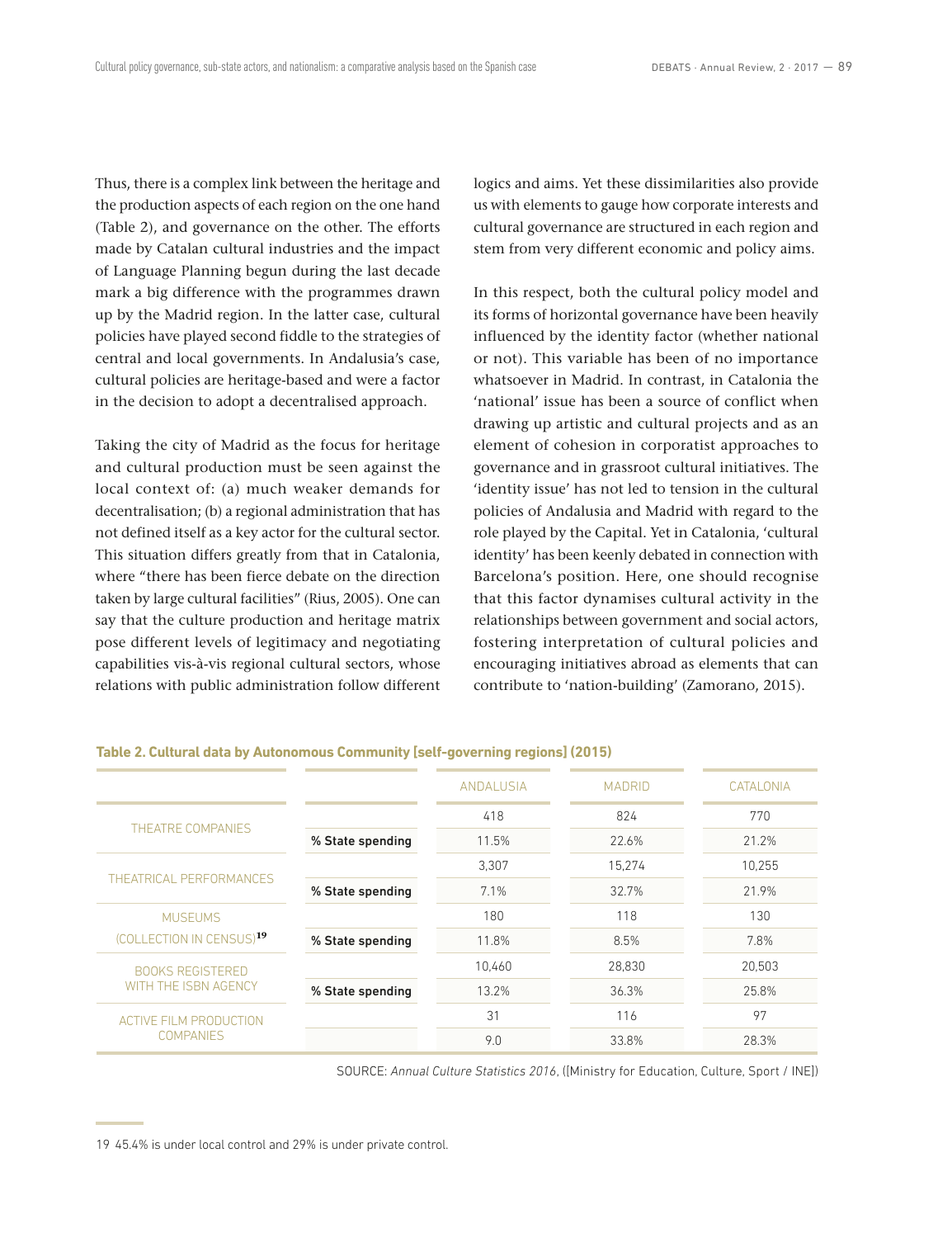In conclusion, as shown in Table 3, there are various differential factors determining the three governance models examined in this paper. There are also different strategies for dealing with different social demands. Yet all the regional governments exhibit a certain isomorphism in terms of the predominant top-down governance of the 1990s/2000s. They all adopt different forms of corporatism in their implementation. This issue can partly be explained by the persistence of the same parties in the administration of each region for over two decades (PP in the Madrid region from 1995 to the present; PSOE in Andalusia from 1978 to the present, and CiU in Catalonia between 1980 and 2003). While corporatist (and occasionally clientelist) cultural management in Andalusia was basically of a financial

nature, in Madrid—with less public intervention—stable corporate networks did not arise. In the Catalan case, they did and were mainly of a nationalist nature. Thus, the 'identity' element can explain the greater intensity and strategic vision of public intervention in culture in both Andalusia and in Catalonia (Rodríguez and Rius, 2012b, p. 13). The greater socio‑institutional convergence (mainly in the Catalan case) should not be seen as a single variable determining closed or corporatist governance. In contrast, various ways of intrumentalising cultural policy and finances, linked to path dependence of the historic corporatist–clientalist model found in Mediterranean countries (Esping‑Andersen, 2000, p. 90), may explain both this phenomenon and top‑down forms of governance.

| <b>VARIABLES</b>                                                 | <b>CATALONIA</b>                                                                                                                   | <b>MADRID</b>                                                                                                                              | <b>ANDALUSIA</b>                                                                                                            |
|------------------------------------------------------------------|------------------------------------------------------------------------------------------------------------------------------------|--------------------------------------------------------------------------------------------------------------------------------------------|-----------------------------------------------------------------------------------------------------------------------------|
| Model<br>of horizontal<br>governance                             | $\cdot$ + top down-bottom up<br>• Corporatism                                                                                      | • top down (weak)<br>• Client corporatism                                                                                                  | • + top down-bottom up<br>• Client corporatism                                                                              |
| Main discourse                                                   | (1) National<br>(2) Creativity                                                                                                     | (1) Cultural diversity, creativity<br>(2) Limited 'national' content                                                                       | (1) Modernising<br>(2) Mixed Andalus and Spanish                                                                            |
| Vertical<br>governance                                           | • Scant articulation<br>with central government<br>• Regional disarticulation<br>(DIBA and Barcelona<br>council local governments) | • Articulation/isomorphism<br>with the Ministry of Culture<br>• Articulation/delegation<br>in relation to administration<br>of the Capital | • Articulation and institutional<br>transfers with central tier<br>• Co-ordination with provincial<br>and local governments |
| Centres<br>and peripheries<br>in the regional<br>cultural system | • Barcelona 'Capital' is the<br>centralising nucleus<br>• Tension: Barcelona<br>Capital-interior                                   | • Madrid-Capital is the<br>articulating nucleus<br>• Tension between the Capital<br>and metropolitan area                                  | • Seville, Malaga, Cordoba,<br>Granada<br>• Different focii: Decentralised                                                  |
|                                                                  |                                                                                                                                    |                                                                                                                                            | $\sim$ $\sim$ $\sim$ $\sim$ $\sim$                                                                                          |

#### **Table 3. Comparisons between forms of governance in Catalonia, Madrid, and Andalusia**

SOURCE: author

#### **REFERENCES**

Aja, E. (2007). *El Estado autonómico: federalismo y hechos diferenciales*. Madrid: Alianza Editorial.

- Barbieri, N. (2015). A narrative-interactionist approach to policy change analysis. Lessons from a case study of the cultural policy domain in Catalonia. *Critical Policy Studies, 9*(4), 434‑453.
- Barbieri, N. (2012a). Why does cultural policy change? Policy discourse and policy subsystem: a case study of the evolution of cultural policy in Catalonia. *International Journal of Cultural Policy, 18*(1), 13‑30.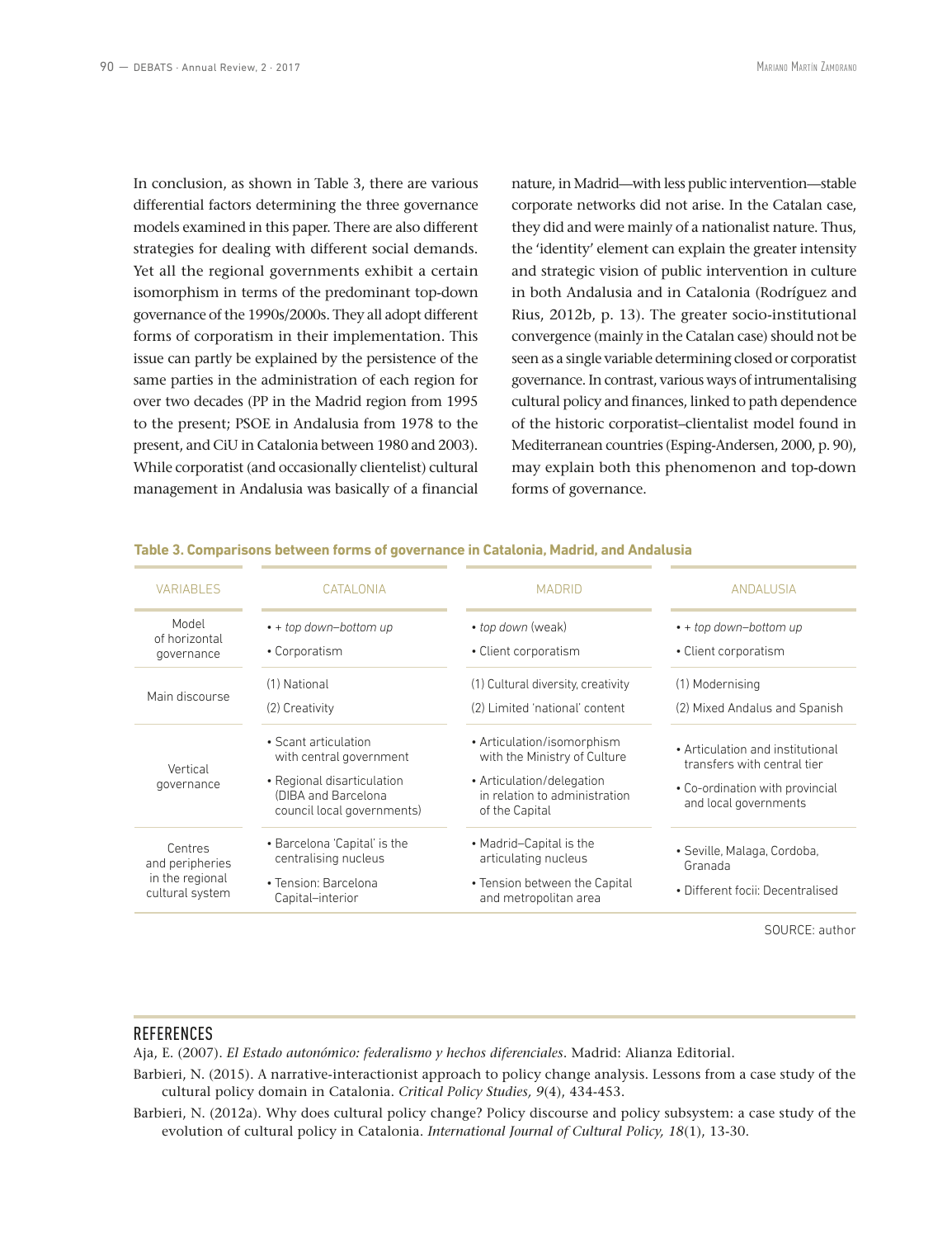- Barbieri, N. (2012b). *¿Por qué cambian las políticas públicas? Una aproximación narrativa a la continuidad, el cambio y la despolitización de las políticas culturales. El caso de las políticas culturales de la Generalitat de Catalunya (1980‑2008)* PhD Thesis. Universitat Autònoma de Barcelona, Barcelona.
- Blomgren, R., and Johannisson, J. (2014). Regional Cultural Policy in Sweden: Empirical Results, Theoretical Understandings and Consequences for Cultural Policy Research. Communication presented at the *8th International*  Conference on Cultural Policy Research, 12-13<sup>th</sup> September 2014, Hildesheim.
- Bonet, L., and Negrier, E. (2010). Cultural policy in Spain: processes and dialectics. *Cultural Trends*, *19*(1), 41‑52.
- Bouzada, X. (2007). La gouvernance de la culture en Espagne. In L. Bonet and E. Négrier (ed.), *La politique culturelle en Espagne* (p. 15‑34). Paris: Karthala.
- Chávez, M. A. (2012). *Los consejos de las artes y el principio de "arm's length" en las políticas culturales subnacionales: Un estudio comparativo entre Cataluña (España), Escocia (Reino Unido) y Jalisco (México)*. PhD Thesis. Universitat de Barcelona, Barcelona.
- Consejería de Educación y Cultura (1995). La Política cultural en la Comunidad de Madrid: objetivos y vías de acción: informe final del libro blanco de la cultura de la Comunidad de Madrid. Madrid: Comunidad de Madrid, Consejería de Educación y Cultura.
- Crameri, K. (2008). *Catalonia: National Identity and Cultural Policy 1980‑2003*. Cardiff: University of Wales Press.
- Departament de Cultura (1983). Memoria de actividades. Barcelona: Generalitat de Catalunya.
- Dubois, V. (1999). *La politique culturelle. Genèse d'une catégorie d'intervention publique*. Paris: Belin.
- Esping‑Andersen, G. (2000). *Fundamentos sociales de las economías postindustriales*. Barcelona: Ariel.
- Fernàndez, J. A. (2008). *El malestar en la cultura catalana. La cultura de la normalització (1976‑1999)*. Barcelona: Empúries.
- Font, J. (1991). *Papers de política cultural*. Barcelona: Edicions 62.
- García de Enterría, E. (1983). *Madrid Comunidad Autónoma Metropolitana*. Madrid: Instituto de Estudios Económicos.
- Garretón, M.A. (2008). Las políticas culturales en los gobiernos democráticos en Chile. In A. A. Canelas and R. Bayardo (ed.), *Politicas Culturais Na Ibero‑América* (p. 75‑117). Salvador de Bahía: Editora da Universidade Federal da Bahia.
- Gattinger, M., and Saint-Pierre, D. (2008). Can national cultural policy approaches be used for sub-national comparisons? An analysis of the Québec and Ontario experiences in Canada. *International Journal of Cultural Policy, 14*(3), 335‑354.
- Giner, S., Flaquer, L., Busquet, J., and Bultà, N. (1996). *La cultura catalana: el sagrat i el profà*. Barcelona: Edicions 62.

Gray, C. (2008). Instrumental policies: causes, consequences, museums and galleries. *Cultural trends, 17*(4), 209‑222.

- Hillman, H., and McCaughey, C. (1989). The Arm's Length Principle and the Arts: An International Perspective-Past, Present and Future. In M. C. Cummings and J. M. Schuster (ed.), *Who's to Pay for the Arts?: The International Search for Models of Support* (p. 1‑30). New York: American Council for the Arts.
- Johannisson, J. (2010). Making Geography Matter in Cultural Policy Research: The Case of Regional Cultural Policy in Sweden. In J. P. Singh (ed.). *International Cultural Policies and Power* (p.127‑139). New York: Palgrave Macmillan.
- Kangas, A. (2001). Cultural Policy in Finland. *The Journal of Arts Management, Law, and Society, 31*(1), 57‑78.
- Kangas, A., and Vestheim, G. (2010). Institutionalism, cultural institutions and cultural policy in the Nordic countries. *Nordisk Kulturpolitisk Tidskrift, 13*(2), 267‑286.
- Lebovics, H. (2000). *La misión de Malraux. Salvar la cultura francesa de las fábricas de sueños*. Buenos Aires: EUDEBA.
- López, J. F. (1999). El Canadà i Espanya: una comparació des del federalisme contractual. *Autonomies. Revista Catalana de dret públic, 25*, 7‑36.
- Martínez, S., and Rius, J. (2012). La política cultural de la Diputación de Barcelona. La influencia del contexto político institucional y de la articulación entre administraciones en el desarrollo de un modelo singular de cooperación cultural. *Revista de Investigaciones Políticas y Sociológicas, 11*(1), 9‑37.
- Mascarell, F. (ed.). (1999). *El llibre blanc de la cultura a Catalunya: un futur per a la cultura catalana*. Barcelona: Edicions 62.
- Menger, P. M. (2010). Cultural Policies in Europe. From a State to a City‑Centered Perspective on Cultural Generativity. GRIPS. *National Graduate Institute for Policy Studies, 10*(25).
- Miller, T., and Yúdice, G. (2004). *Política cultural*. Barcelona: Gedisa.
- Mulcahy, K. (1998). Cultural Patronage in Comparative Perspective: Public Support for the Arts in France, Germany, Norway, and Canada. *Journal of Arts Management, Law and Society, 27*(4), 247‑263.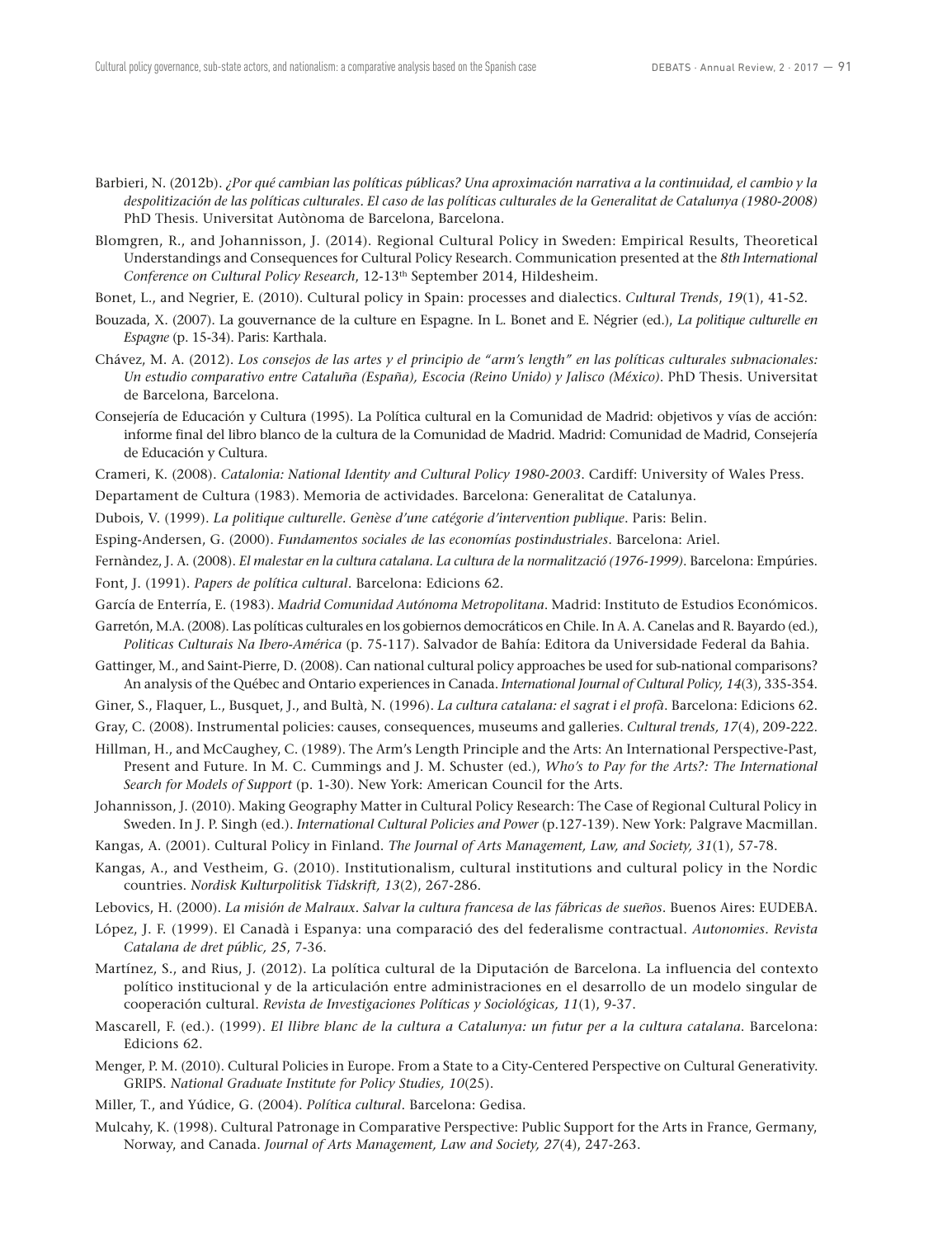- Parker, R., and Parenta, O. (2009). Multi-level order, friction and contradiction: the evolution of Australian film industry policy. *International Journal of Cultural Policy, 15*(1), 91-105.
- Pérez, M., and Vives, P. (2012). La política cultural en Andalucía. *Revista de Investigaciones Políticas y Sociológicas, 11*(3), 65‑88.
- Peters, G. (1995). Modelos alternativos del proceso de la política pública. De abajo hacia arriba o de arriba hacia abajo. *Gestión y Política Pública, 4*(2), 257‑276.
- Peters, G., and Savoie, D. J. (eds.). (1995). *Governance in a changing environment*. Montreal: Canadian Centre for Management Development, Centre canadien de gestion, McGill-Queen's University Press.
- Pongy, M., and Saez, G. (1994). *Politiques culturelles et régions en Europe*. Paris: L'Harmattan.
- Real Instituto Elcano de Estudios Internacionales y Estratégicos (2004). *La política cultural en España*. Madrid: Real Instituto Elcano de Estudios Internacionales y Estratégicos.
- Rius, J. (2005). *Un nou paradigma de la política cultural. Estudi sociològic del cas de Barcelona*. PhD Thesis. Universitat Autònoma de Barcelona, Barcelona.
- Rius, J. (2010). *Els contractes programa dels equipaments culturals. Governança, eficiència i retorn social del sistema públic d'equipaments culturals de Catalunya*. Barcelona: Generalitat de Catalunya.
- Rius, J., Rodríguez, A., and Martínez, S. (2012). El sistema de la política cultural en Cataluña: un proceso inacabado de articulación y racionalización. *Revista de Investigaciones Políticas y Sociológicas, 11*(3), 173‑204.
- Rius, J., and Rubio, J. A. (eds.). (2016). *Treinta años de políticas culturales en España. Participación cultural, gobernanza territorial e industrias culturales*. Valencia: Servei de Publicacions de la Universitat de València.
- Rius, J., and Zamorano, M. M. (2014). ¿Es España un estado casi‑federal en política cultural? Articulación y conflicto entre la política cultural del estado central y la del gobierno de Cataluña. *Revista d'estudis Autonòmics i Federals, 19*, 274‑309.
- Rodríguez, A., and Rius, J. (ed.). (2012a). El sistema de la política cultural: el caso de las políticas culturales autonómicas (monográfico extraordinario). *Revista de Investigaciones Políticas y Sociológicas, 11*(3).
- Rodríguez, A., and Rius, J. (2012b). Presentación del monográfico sobre la política cultural en España: los sistemas autonómicos. *Revista de Investigaciones Políticas y Sociológicas, 11*(3), 9‑14.
- Rodríguez, A., and Rubio, J. A. (2007). *Las subvenciones públicas a las artes escénicas en España. Informe de Investigación para la Red Nacional de Teatros y Auditorios de España*. Barcelona: Universidad de Barcelona. Accessed on the 20th of April 2017 at http://www.redescena.net/descargas/proyectos/informe\_final\_subven\_artes\_escenicas.pdf
- Rubio, J. A. (2005). La política cultural del Estado en los gobiernos populares (1996‑2004): entre el ¿liberalismo? y el continuismo socialista. *Revista Sistema, 187*, 111‑124.
- Rubio, J. A. (2008a). Génesis configuración y evolución de la política cultural del estado a través del Ministerio de Cultura: 1977‑2007. *Revista de Investigaciones Políticas y Sociológicas, 7*(1), 55‑70.
- Rubio, J. A. (2008b). La política cultural de los Gobiernos Autonómicos de la Comunidad de Madrid: su singularidad en el contexto autonómico español. *Revista de Investigaciones Políticas y Sociológicas, 11*(3), 205‑234.
- Rubio, J. A., and Bonnin, P. (2009). *La institucionalización de la política cultural de la Comunidad de Madrid: El caso de las compañías de Danza residentes en los municipios*. Madrid: Universidad Antonio de Nebrija. Accessed on the 20th of April 2017 at http://fes‑sociologia.com/files/congress/11/papers/1003.doc
- Rubio, J. A., and Rius, J. (2012). La modernización de la gestión pública de la cultura. Análisis comparado del caso de los equipamientos culturales de las comunidades autónomas de Cataluña y Madrid. *Gestión y Análisis de Políticas Públicas, 8*, 11‑34.
- Santos, J. M. de los (1991). Sociología de la transición andaluza. In I. Moreno (coord.), *La identidad cultural de Andalucía* (p. 211‑225). Málaga: Librería Ágora.
- Subirós, J. (1998). *El vol de la fletxa. Barcelona '92: Crònica de la reinvenció de la ciutat*. Barcelona/Madrid: Centre de Cultura Contemporània de Barcelona/Electa.
- Taylor, C. (1997). La política del reconocimiento. In *Argumentos filosóficos* (p. 293‑334). Barcelona: Paidós.

Urfalino, P. (1996). *L'invention de la politique culturelle*. Paris: La Documentation Française.

- Vidal, J. (1997). Hacia Una fundamentación teórica de la política cultural. *Revista Española de Investigaciones Sociológicas, 16*, 123‑134.
- Villarroya, A. (2012a). Country Profile: Spain. In ERICArts / Council of Europe (ed.), *Compendium of Cultural Policies and Trends* (p. 1‑88). Bonn: ERICArts / Council of Europe.
- Villarroya, A. (2012b). Cultural policies and national identity in Catalonia. *International Journal of Cultural Policy, 18*(1), 31‑45.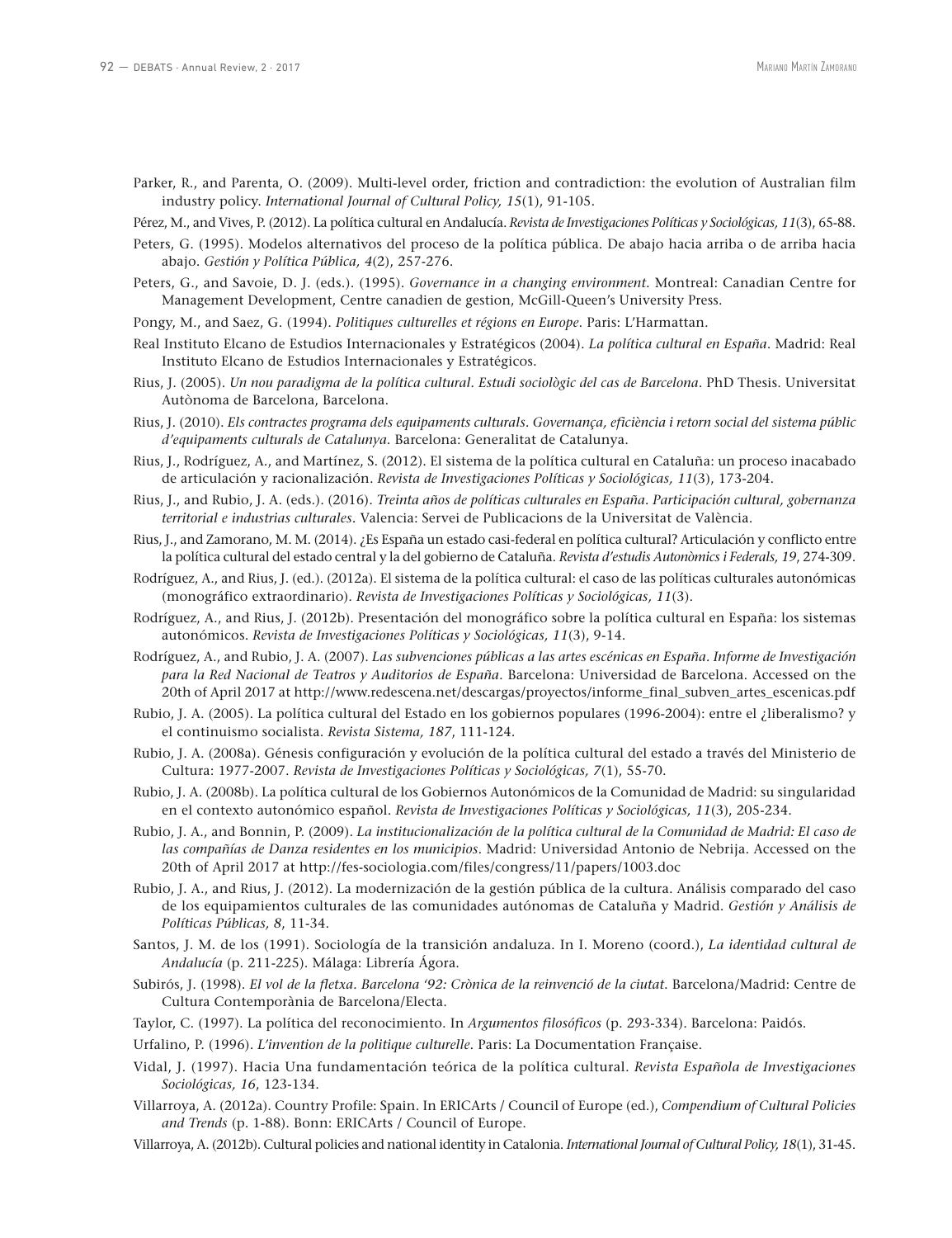Wiarda, H. J. (1996). *Corporatism and comparative politics*. New York: M. E. Sharpe.

- Zallo, R. (2011). *Análisis comparativo y tendencias de las políticas culturales de España, Cataluña y el País Vasco*. Madrid: Fundación Alternativas.
- Zamorano, M. M. (2015). *La disputa por la representación exterior en la política cultural contemporánea: el caso de la paradiplomacia cultural de Cataluña*. PhD Thesis. Universitat de Barcelona, Barcelona.
- Zamorano, M. M., and Rius, J. (2014). ¿Es España un Estado casi-federal en política cultural? Articulación y conflicto entre la política cultural del Estado central y la del gobierno de Cataluña. *Revista d'Estudis Autonòmics i Federals, 19*, 274‑309.
- Zamorano, M. M., and Rius, J. (2016). ¿La diplomacia cultural, una política de Estado? Articulación y descoordinación intergubernamental en la acción cultural exterior del Estado español. *Revista d'Estudis Autonòmics i Federals, 24*, 115‑154.
- Zimmer, A., and Toepler, S. (1996). Cultural Policies and the Welfare State: The Cases of Sweden, Germany, and the United States. *The Journal of Arts Management, Law and Society, 26*, 167‑193.
- Zimmer, A., and Toepler, S. (1999). The Subsidized Muse: Government and the Arts in Western Europe and the United States. *Journal of Cultural Economics, 23*, 33‑49.
- Zolberg, V. L. (2007). Los retos actuales de la política cultural: una nueva idea de comunidad. In A. Rodríguez (ed.), *La sociedad de la cultura* (p. 89‑107). Barcelona: Ariel.

#### BIOGRAPHICAL NOTE

Mariano Martín Zamorano holds a PhD in Cultural and Heritage Management from Barcelona University. He is also an Associate Professor and member of CECUPS on institutional matters. Zamorano has a long track record in carrying out interdisciplinary academic projects (AECID, Ministry of Education, the European Commission, and so on), and has published various papers in leading scholarly journals, a book chapter, and a co-written book currently in press.